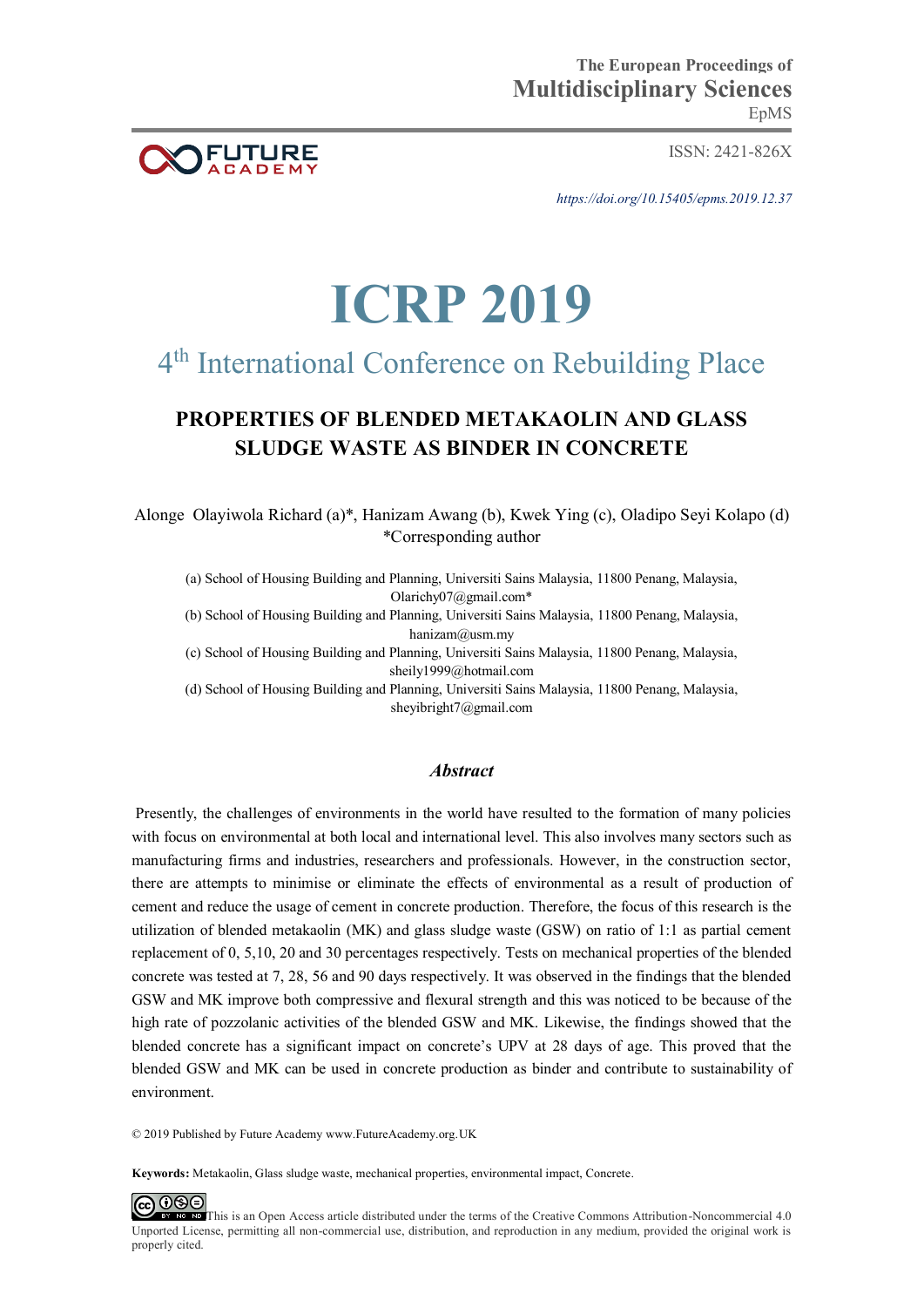#### **1. Introduction**

Going by upsurge in environmental issues, the term sustainability has now become a household word (Hanif, 2017). Based on the definitions pronounced by the Developments of United Nations and World Commission on Environment, term sustainability indicates, attaining the present generation needs without denying the future generation the potentials to attain their own needs (IMO, 2010; WCED, 1987). In the construction industry, concrete is referred to a vital material, hence so important and globally utilized because of its high durability and feasibility relative to economic aspect (Hanif, Lu, Cheng, Diao,  $&$  Li, 2017a). Cement, which is the major ingredient of concrete production, has been adjudged to be a source of greenhouse gases especially in the course of production. In this contemporary age, the yearly global cement production was established to have grown from 1.0 billion tons to almost 1.7 billion tons, which can be consider to be sufficient for the production of 1 m3 of concrete per individual, going by the current world population (Gartner, 2004). Based on this fact, the cement industry is often spoken of being in a season of fast growth. Nevertheless, there was an uprising challenge in the industry about the issue of environmental impact and importantly about the emissions of carbon dioxide  $(CO<sub>2</sub>)$ . According to literatures, almost 7% of the whole global  $CO<sub>2</sub>$  emissions were from the worldwide production of cement (Malhotra, 2002; Benhelal, Zahedi, Shamsaei, & Bahadori, 2013). Apart from this, the production of cement includes severe environmental effects, like pollution through dust and large consumption of energy which is needed for plasticity temperature of 1300 degree and above. Relative to this development, there has been a great challenge for the cement industry in the last decade to efficiently manage their CO<sub>2</sub> emissions. Out of all four cardinal technology point out in the literatures as way out (Ogbeide, 2010), the use of cement blended with supplementary cementitious materials (SCMs) like FA, SF, MK, GGBS and any other suitable industrial by product is regarded as the most efficient and economical technology and it can be readily utilized in the production of ready-mixed concrete (Becknell & Hale, 2011; Mala, Mullick, Jain, & Singh, 2013). The process of incorporating these natural and industrial by-products as partial cement substitution in concrete production has been accepted globally (Hanif, Kim, Lu, & Park, 2017b). The use of these entire natural and industrial by products has been proven to minimize the emission of CO<sub>2</sub> and also lower the effect on environmental related hazard connected to waste and landfill.

Industrial by products recycling goes further to forestall misuse of natural resources and minimize the limited resources consumption and not only that they are eco-friendly but as well economic benefits. Industrial by products of waste glass currently supplied at 700,000 to 800,000 tons annually and out of which seventy percents are being recycled, although glass is not subject of recycled except waste glass bottles. Nearly 300,000 tons of waste glass sludge is produces on annual basis and the whole amount is usually discarded in landfills (Rashad, 2014). Glass sludge waste (GSW) is a by product in the process of plate glass. The use of WGS at 10% was confirmed to be efficient in the enhancement of the apparent density, porosity, loss of fire and water absorption of ceramic products (Tiffo, Elimbi, Manga, & Tchamba, 2015). Likewise, (Ganisen, Mohammed, Nesan, & Kanniyapan, 2015), declared that GSW enhance the resistance of thawing and freezing with or without de-icing salts, surface scaling resistance and chloride ion penetration in concrete. Therefore, the air of this research study is to investigate the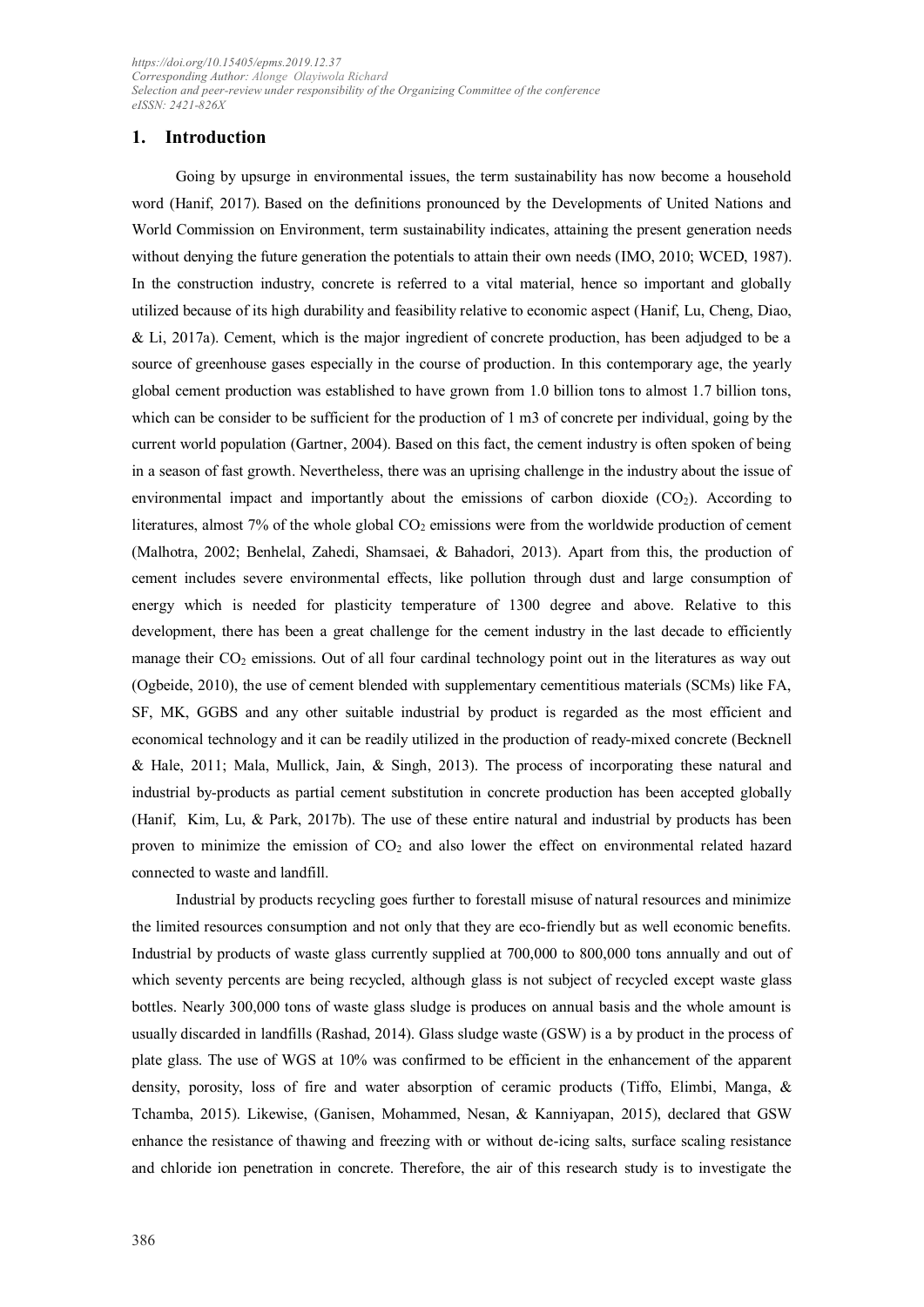impact of various percentage replacement of cement with GSW on some of the mechanical and durability properties.

Metakaolin (MK) is a calcined kaolin and a mineral admixture that is consist of both alumina and silica, which was part of Portland cement concrete. Concrete that contain MK has its' durability and mechanical properties influenced by the high degree of pozzolanic reaction as well as filling effects (Norhasri, Hamidah, Fadzil, & Megawati, 2016). Even though, Duan, Yan, and Zhou (2016) examined the microstructure and mechanical properties and microstructure of blended Mk and fly ash geopolymer paste, the study on the incorporation of MK blended with glass sludge waste has not been thoroughly reported. Therefore, this study aimed at examines the influence of blended MK and GSW on some mechanical and durability properties of concrete.

#### **2. Problem Statement**

According to literatures, almost  $7\%$  of the whole global  $CO<sub>2</sub>$  emissions were from the worldwide production of cement (Malhotra, 2002; Benhelal et al., 2013). Apart from this, the production of cement includes severe environmental effects, like pollution through dust and large consumption of energy which is needed for plasticity temperature of 1300 degree and above. Relative to this development, there has been a great challenge for the cement industry in the last decade to efficiently manage their  $CO<sub>2</sub>$ emissions.

#### **3. Research Questions**

Based on the challenges, this research study aimed to answer the following:

- Can blended MK and GSW make a good partial replacement of cement in concrete production?
- What is the effect of the incorporation of blended MK and GSW on properties of concrete?
- What is the optimum percentage of blended MK and GSW incorporation in concrete**?**

#### **4. Purpose of the Study**

The aim of this study is to investigate the influence of blended MK and GSW incorporation as partial binder replacement on some concretes' mechanical and durability properties.

#### **5. Research Methods**

Portland composites cement (PCC) supplied locally were used in the research and the GSW obtained from Schott Glass in Penang, Malaysia was used in different percentage substitution of pcc in 5%, 10% and 20%. MK was produced from natural Kaolin in the laboratory, ground to the fineness using ball mill and characterized as explained by (Ramli & Alonge, 2016). The specific gravity was 2.51. The chemical compositions of PCC, MK and GSW are shown in Table 1. The GSW was de-moisturized in an oven at average temperature of  $105\pm5\degree$ C and the fineness particle size of 4.03 $\mu$ m, which was achieved in the laboratory using ball mill machine. The fine aggregate was natural sand obtained locally. It has a fineness modulus of 1.70 and specific gravity of 2.60. It passes through 0.60mm sieve and the sieving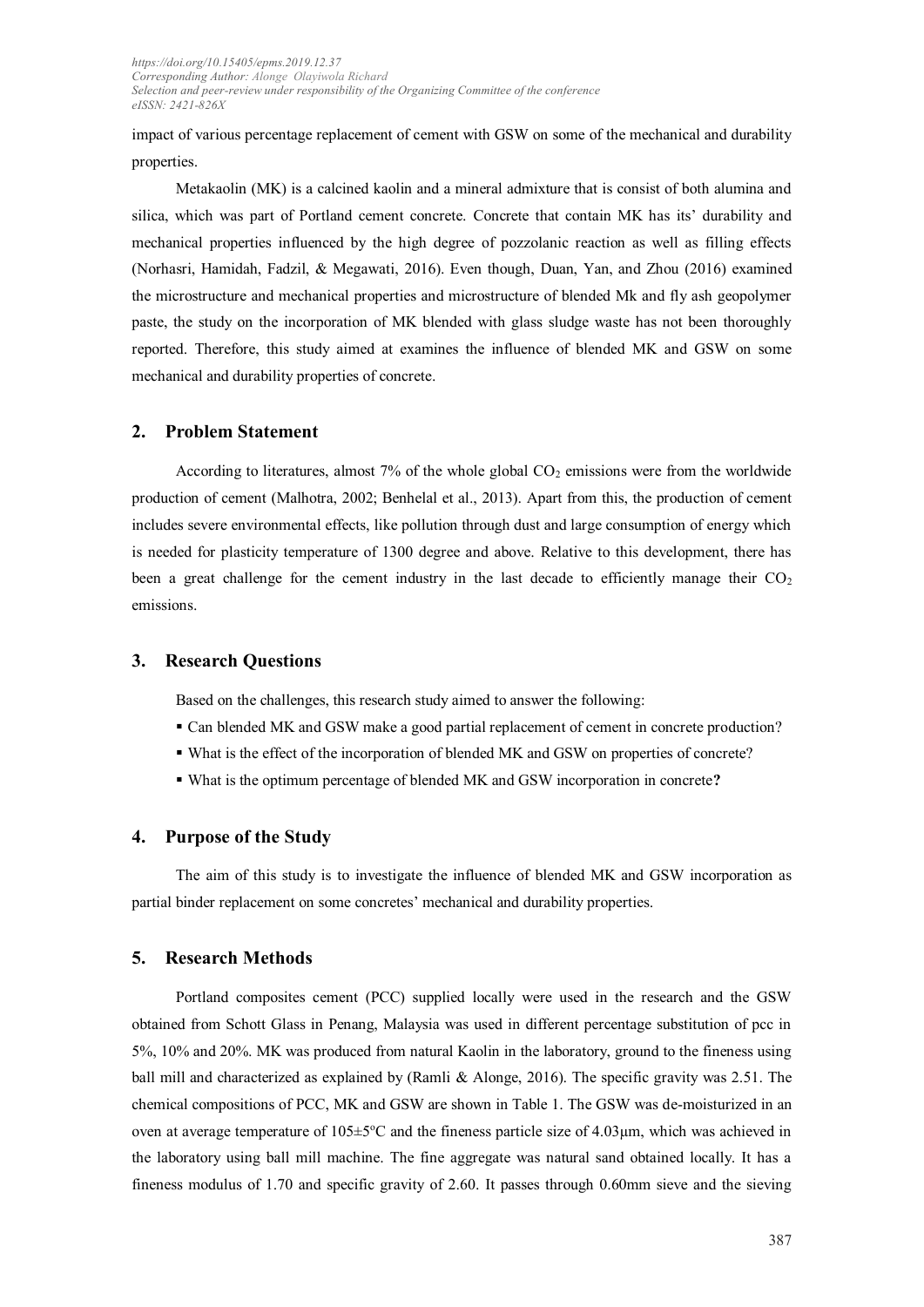was done in compliance with (BS, 1992). The coarse aggregate was of various sizes with the maximum size of 20mm. Portable water from local authority in Penang state of Malaysia was used. The mixes design was done in accordance with ACI 211.1R-91. The concrete mix proportion is shown in Table 2. The specimens were all cure under the ambient temperature of  $37\pm2$ , open air within the laboratory space.

| <b>Compositions</b> | SiO <sub>2</sub> | $Al_2O_3$ | Fe <sub>2</sub> O <sub>3</sub> | CaO   | MgO  | SO <sub>3</sub> | Na <sub>2</sub> O        | $K_2$ O | $P_2O_5$ |
|---------------------|------------------|-----------|--------------------------------|-------|------|-----------------|--------------------------|---------|----------|
| $PCC(\% )$          | 14.84            | 3.64      | 2.44                           | 56.09 | 1.52 | 2.65            | $\overline{\phantom{a}}$ | 0.57    | 0.06     |
| $GSW(\% )$          | 52.72            | 6.23      | 0.56                           | 0.69  | 0.17 |                 | .99                      | .86     | 0.83     |
| MK(%)               | 53.03            | 35.63     | 1.81                           | 0.04  | 0.57 |                 | 0.04                     | .88     | 0.06     |

**Table 01.** Chemical composition of PCC, MK and WGS

|  |  | Table 02. Mix proportion of the concrete |  |  |
|--|--|------------------------------------------|--|--|
|--|--|------------------------------------------|--|--|

| <b>Mix</b> | <b>PCC</b> | <b>MK</b>  | <b>WGS</b>      | Water      | <b>Coarse</b>         | Fine                  | W/C   |
|------------|------------|------------|-----------------|------------|-----------------------|-----------------------|-------|
| design     | $(kg/m^3)$ | $(kg/m^3)$ | $\text{kg/m}^3$ | $(kg/m^3)$ | aggregates( $kg/m3$ ) | aggregates( $kg/m3$ ) | ratio |
| Control    | 354.0      |            |                 | 170        | 1025                  | 705                   | 0.57  |
| 5%MG       | 336.3      | 8.85       | 8.85            | 170        | 1025                  | 705                   | 0.57  |
| $10\%$ MG  | 318.6      | 17.7       | 17.7            | 170        | 1025                  | 705                   | 0.57  |
| $20\%$ MG  | 283.2      | 35.4       | 35.4            | 170        | 1025                  | 705                   | 0.57  |

The methods of test of all property were all in accordance to the prescribed standard of tests. The test was done according with BS EN 12390-3, the flexural test was according to BS EN 12390-5; 2012. The porosity test was conducted according to BS 1881-122, while, water absorption was done according to BS 1881-122

#### **6. Findings**

#### **6.1.Compressive strength**

The result of all compressive strengths test for the specimens is shown in Figure 1. The result showed that Control specimen had the highest strength at 7 days while 5% MG had 12.16N/mm<sup>2</sup> which indicates that the control is 28.38% higher than the specimens of MG that recorded the highest strength. At 28days surprisingly, 10% MG recorded the highest strength of 19.31N/mm<sup>2</sup> , which is 1.76% above the control. But, at 56 days and 90 days, 5%MG specimens recorded 22.96 and 23.37 N/mm<sup>2</sup> respectively. This is 8.41% and 7.49% respectively above the control specimen. This may be as a result of slow pozzolanic reaction of MG. The higher strength attained by MG incorporated concrete was an indication of improved pozzolanic reaction which produced C-S-H formation that is higher. The properties of GW that influence pozzolanic behaviour in the concrete are its chemical composition and fineness as well as pore solution for proper reaction. Since the GW pozzolanic properties were first acknowledge at particle sizes below 300lm and at the particle size below 100Im, glass ware can instigate pozzolanic reactivity at very low replacement of cement at 90days (Imbabi, Carrigan, & McKenna, 2012; Rashad, 2014). Meanwhile, the combination of metakaolin which is more finer in particle size activate the pozzolanic reaction. The result conform with the result of research conducted by (Khmiri, Samet, & Chaabouni, 2012; Khmiri, Chaabouni, & Samet, 2013).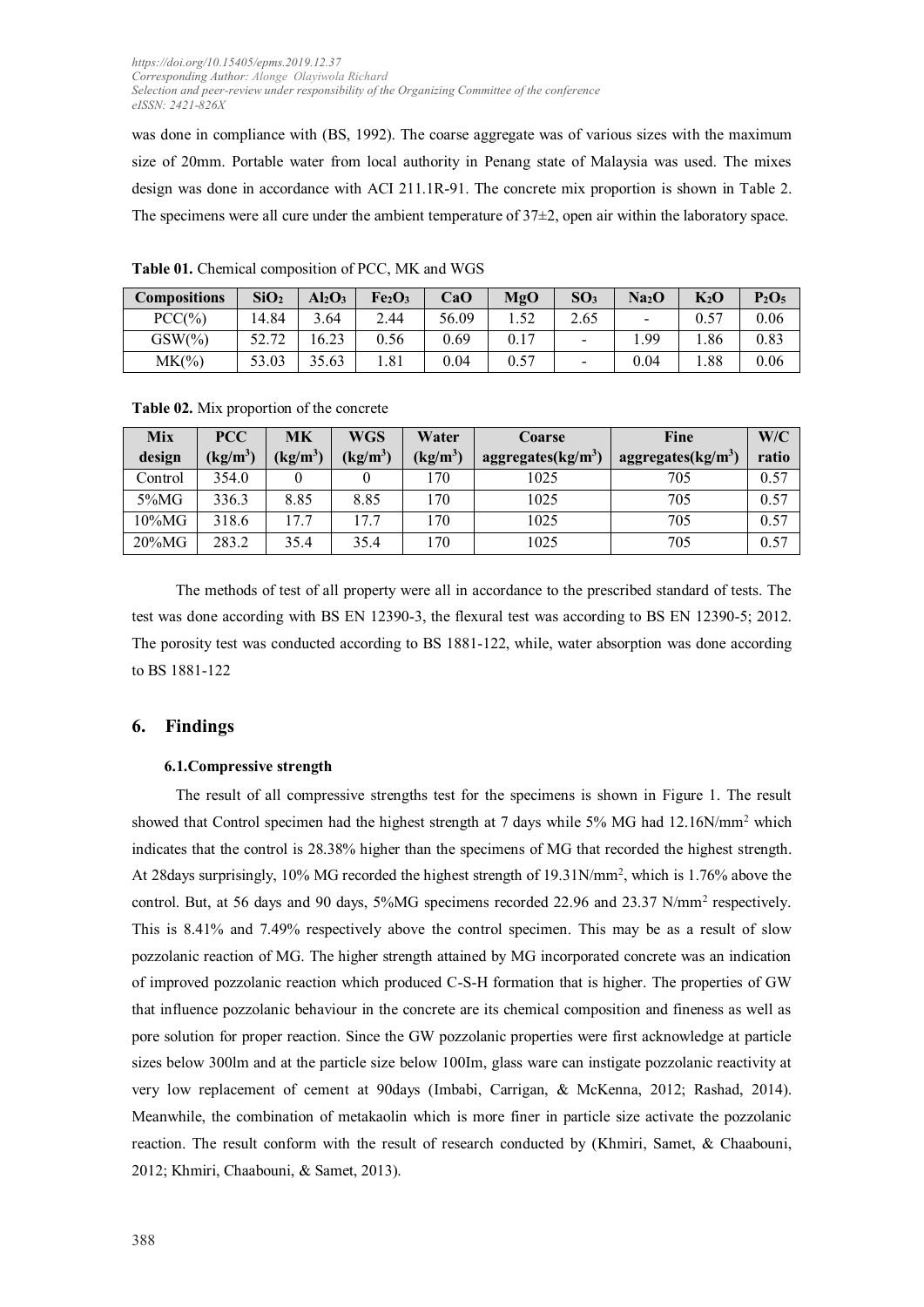

**Figure 01.** Compressive strength of all specimens

#### **6.2.Flexural strength**

Flexural strength of all specimens' results at all ages of 7, 28, 56 as well as 90 days are presented in Figure 2. The result showed continuous increase of flexural strength over the ages. At the ages of 7, 28 and 56 days, the control has the highest flexural strength while the 5%MG recorded highest flexural strength among the MG specimens. But at 90 days 20%MG recorded the maximum flexural strength of 3.49 N/mm<sup>2</sup> compare to control specimen that recorded 3.40N/mm<sup>2</sup> . This agrees with the result of other past research studies (Imbabi et al., 2012; Rashad, 2014; Nassar & Soroushian, 2011).



**Figure 02.** Flexural strength of all specimens

#### **6.3.Water Absorption**

The result of water absorption test for all specimens showed that the water absorption percentage decreases as the exposure period increase from ages of 7 days until 90 days (Figure 3). When compared to control specimen, all MG specimen recorded reduction at higher rates than the control specimens. At 90 days, the percentage reduction for all the MG specimens of 5%, 10% and 20% recorded 3.09%, 3.13% as well as 2.97% respectively when it was compared to what was recorded by the control specimen. This may likely be as a result of continuous process of hydration in the mix. The hydration was assumed to fill up cement particle pore, hence reduce pores diameter.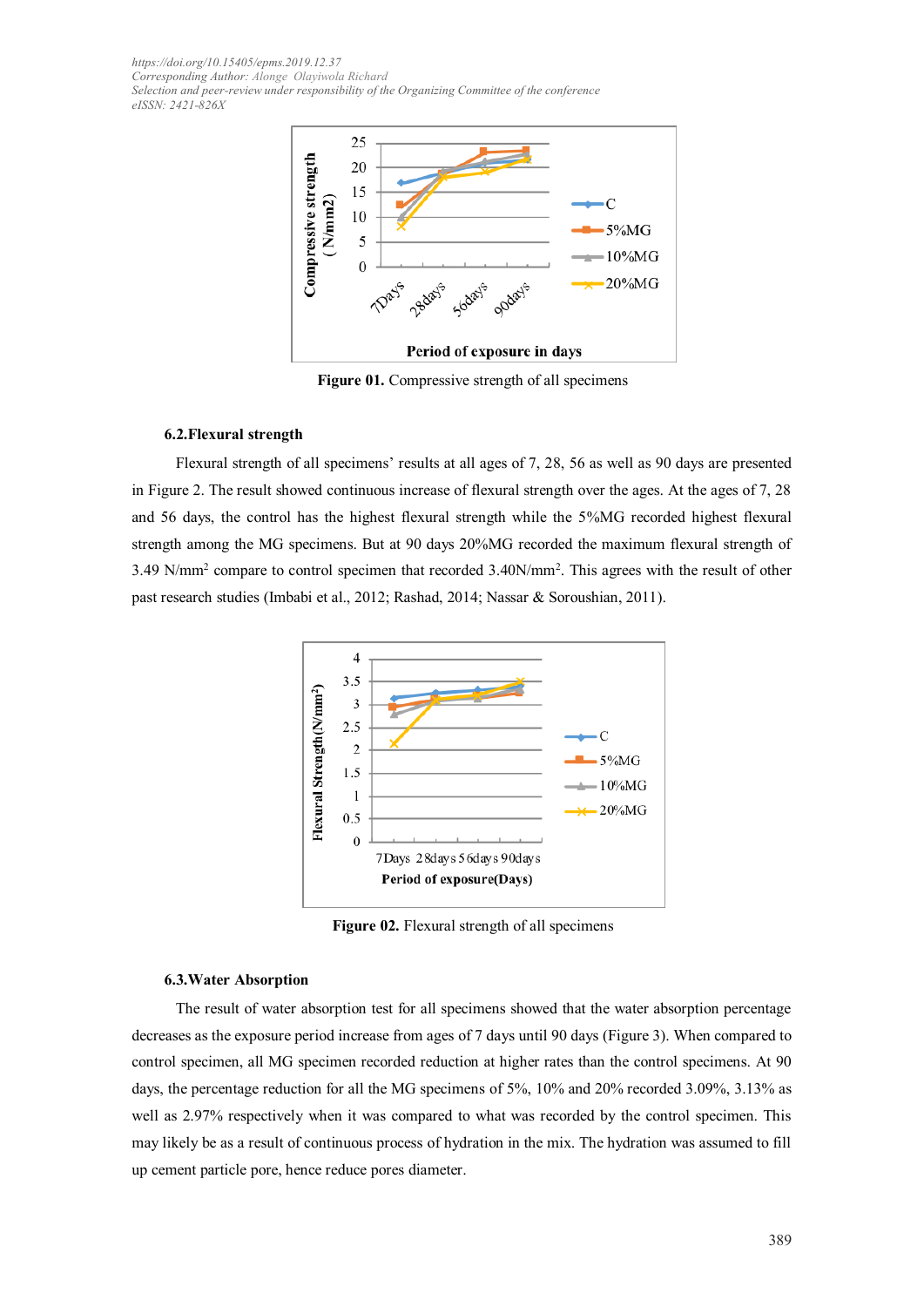

**Figure 03.** Water absorption of all specimens

#### **6.4.Porosity**

Since concrete strength is basically the function of the concrete porosity. The porosity result is shown in Figure 4. It showed that there is reduction in porosity while the period of exposure increases. However, the reduction was more pronounced between the ages of 28days and 90days for specimens of 5%MG than any other MG specimens, although the values of porosity recorded by all MG specimens are lower than control specimens. At 7 days, 5%MG recorded 3.99% reduction compare to control, while at the age of 28, 56 and 90 days, it was 12.01%, 4.59%, and 6.32% respectively. But 10%MG specimen performed better among the MG specimens.



**Figure 04.** Porosity of all specimens

#### **7. Conclusion**

The results of the research study showed that MG can be used as supplementary cementitious materials for binder replacement in the production of concrete. The strength of 5%MG proved to be better than all other MG specimens, while the result of 10%MG was observed to be better than 20%MG. It can be summarized that the highest percentage of partial cement replacement should be 10%MG while 5%MG could produce best properties than other percentage replacement. The chemical composition of WG powders can be acknowledged as pozzolanic material based on ASTM standard. The optimum MG contents should be 10% in consideration of the compressive strength at 90 days. Generally, MG blended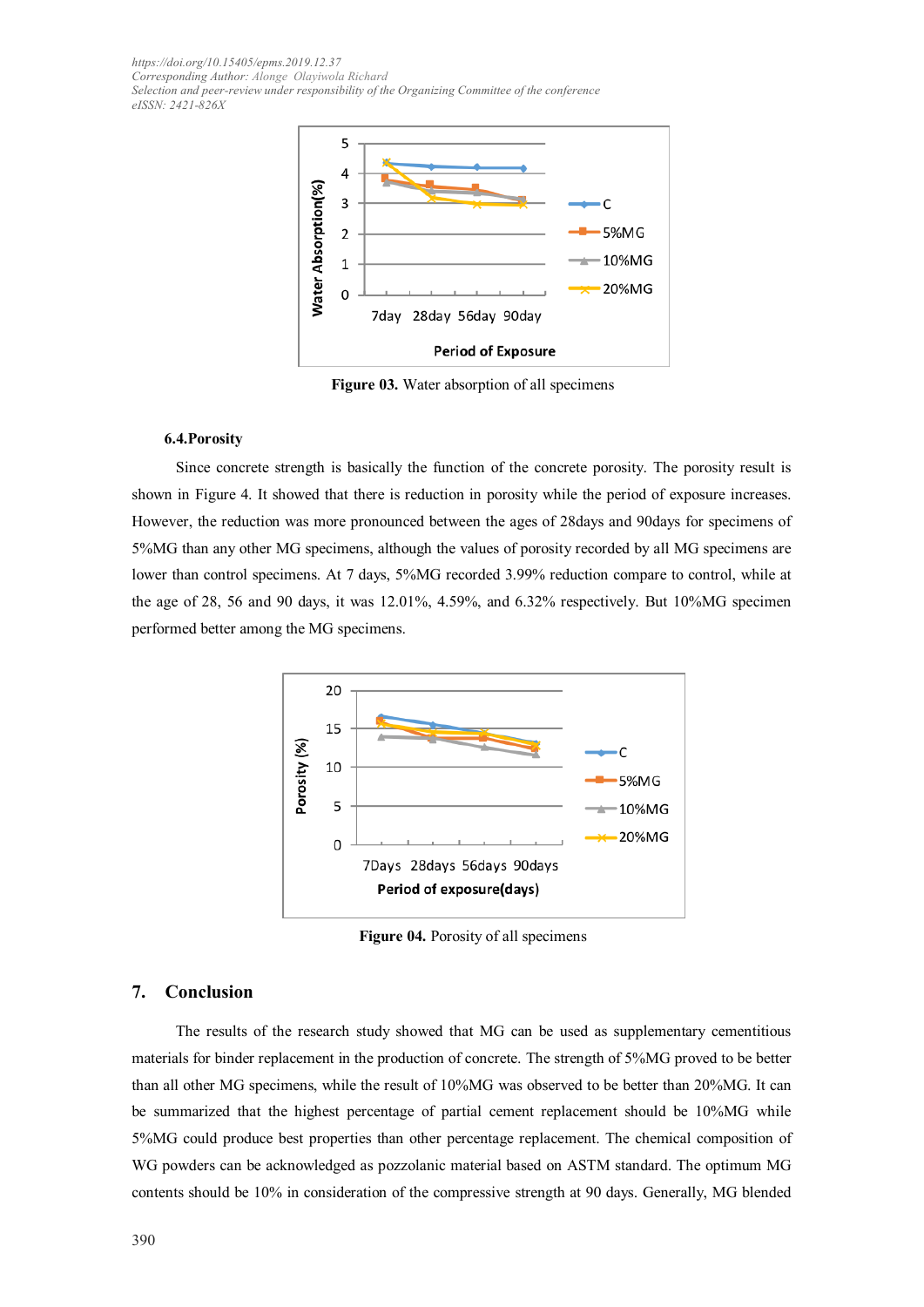can reduce cement production cost at average of 14 %. Similarly, the production of 6 tonne MG blended concrete brings about a reduction of carbon dioxide emission from the production of cement and conserve the environment positively by means of green- house gas emission reduction as well as particulate production.

#### **Acknowledgments**

The authors would like to thank the Universiti Sains Malaysia for the financial support under the Research University Grant (RUI) (Ref. No. 1001/ PPBGN / 8014015).

#### **References**

- Becknell, N. P., & Hale, W. M. (2011). Effect of slag grade and cement source on the properties of concrete. *International Journal of Concrete Structures and Materials*, *5*(2), 119-123. https:// doi.org/10.4334/IJCSM.2011.5.2.119
- British Standard (BS) (1992). BS-882: Spesification for aggregates from natural sources for concrete.
- Benhelal, E., Zahedi, G., Shamsaei, E., & Bahadori, A. (2013). Global strategies and potentials to curb CO2 emissions in cement industry. *Journal of cleaner production*, *51*, 142-161. https://doi.org/10.1016/j.jclepro.2012.10.049
- Duan, P., Yan, C., & Zhou, W. (2016). Influence of partial replacement of fly ash by metakaolin on mechanical properties and microstructure of fly ash geopolymer paste exposed to sulfate attack. *Ceramics International*, 42(2), 3504-3517. https://doi.org/10.1016/j.ceramint.2015.10.154
- Ganisen, S., Mohammed, A. H., Nesan, L. J., & Kanniyapan, G. (2015). Critical Success Factors for Low Cost Housing Building Maintenance Organization. *Jurnal Teknologi*, *74*(2).
- Gartner, E. (2004). Industrially interesting approaches to "low-CO2" cements. *Cement and Concrete research*, 34(9), 1489-1498.
- Hanif, A., Lu, Z., Cheng, Y., Diao, S., & Li, Z. (2017a). Effects of different lightweight functional fillers for use in cementitious composites. *International Journal of Concrete Structures and Materials*, 11(1), 99-113. https://doi.org/10.1007/s40069-016-0184-1
- Hanif, A. (2017). Recycled Aggregate Use in Precast Concrete: Properties & Applications. LAP LAMBERT Academic Publishing.
- Hanif, A., Kim, Y., Lu, Z., & Park, C. (2017b). Early-age behavior of recycled aggregate concrete under steam curing regime. *Journal of Cleaner Production*, *152*, 103-114. <https://doi.org/10.1016/> j.jclepro.2017.03.107
- Imbabi, M. S., Carrigan, C., & McKenna, S. (2012). Trends and developments in green cement and concrete technology. *International Journal of Sustainable Built Environment*, *1*(2), 194-216. <https://doi.org/10.1016/j.ijsbe.2013.05.001>
- International Maritime Organization (IMO) (2010). International Convention on Standards of Training, Certification and Watchkeeping for Seafarers, 1978/1995/2010
- Khmiri, A., Samet, B., & Chaabouni, M. (2012). A cross mixture design to optimise the formulation of a ground waste glass blended cement. *Construction and Building Materials*, 28(1), 680-686. https://doi.org/10.1016/j.conbuildmat.2011.10.032
- Khmiri, A., Chaabouni, M., & Samet, B. (2013). Chemical behaviour of ground waste glass when used as partial cement replacement in mortars. *Construction and building materials*, 44, 74-80. https://doi.org/10.1016/j.conbuildmat.2013.02.040
- Mala, K., Mullick, A. K., Jain, K. K., & Singh, P. K. (2013). Effect of relative levels of mineral admixtures on strength of concrete with ternary cement blend. *International Journal of Concrete Structures and Materials*, *7*(3), 239-249.
- Malhotra, V. M. (2002). Introduction: sustainable development and concrete technology. *Concrete International*, *24*(7).